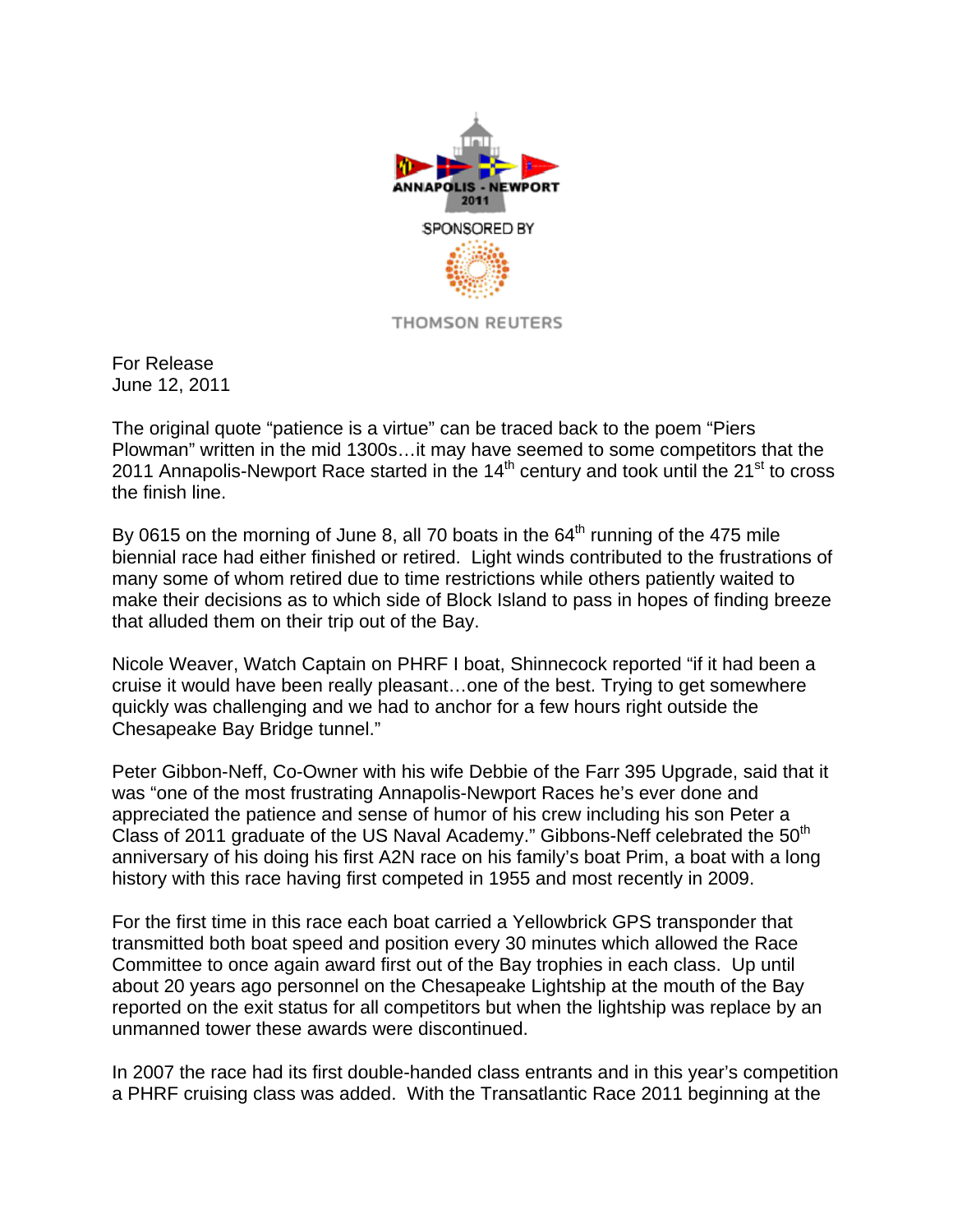end of June in Newport, the Annapolis-Newport Race welcomed a large number of competitors who would be continuing their journey back across the pond under sail having landed in the USA in container ships at the Port of Baltimore. For the first time in race history entries included boats from the United Kingdom, Germany and Hong Kong.

The first boat to finish, IRC I competitor George David's Rambler 100 took line honors at 09:20:33 on June 5, missing the record set by Joseph Dockery's Farr 60 Carrera in 2001 by only 22 minutes.

IRC I winner from Hong Kong on Beau Geste, Karl Kwok was second to Rambler 100 over the line but continues to enjoy distance races on his Farr 80. Beau Geste broke the Annapolis-Bermuda Race record in 2010 by close to 19 hours.. The first IRC II boat to complete the race, Varuna a Rogers 46 from Germany owned by Jens Kellinghusen at 10:53:32 on June 6. IRC III first to finish Christopher Dragon a J/122 owned by Andrew Weiss crossing the line on June 7 at 02:13:47.

In PHRF I, Michael Brennan's Sjambok who in 2007 corrected to win the IRC Class in the race finished on June 6 at 09:21:54. The third of seven Service Academy boats to cross the finish line, Navy 44 Swift Skippered by Midshipman Graham Tyson corrected to 1<sup>st</sup> place in PHRF II. Five boats were entered by the United States Naval Academy in IRC and PHRF classes with the United States Coast Guard Academy putting together two teams in IRC III.

PHRF III winner Actaea owned by Michael and Connie Cone has entered every A2N Race since 1999. It was with great pleasure that the Race Committee awarded the Cones and crew the C. Gaither Scott Trophy. The winner of this trophy is chosen at the discretion of the Race Committee, the criteria of which is a well guarded secret. Michael Cone upon hearing that they were awarded this distinctive honor accepted on behalf of his wife and crew. "It is an honor to be considered in the same category as Henry Morgan". Morgan, previously awarded the Scott Trophy in 2005 completed his last A2N race in 2009 on Dolphin at the age of 85 and passed away in May, a couple of days after competing in an AYC Wednesday Night Race at his home Club in Annapolis.

Although none of the boats in PHRF Cruising completed the race, Annapolis Yacht Club Commodore, Bill Torgerson on his Little Harbor 52 Dragon won the First out of the Bay award in his class. In the Double-Handed class, Jason Richter on Paladin was the fourth and final boat to finish but corrected over an amazing group of hearty competitors to take  $1<sup>st</sup>$  place.

The Annapolis Trophy was awarded by the City of Annapolis to the winning team representing the Annapolis Yacht Club made up of Kalevala II-Tapio Saavalainen, Windborn-Rick Born and Vento Solare-Paul Milo. Twelve teams made up of three boats competed for this honor, representing the Annapolis Yacht Club, New York Yacht Club, Tred Avon Yacht Club, Storm Trysail Club, Naval Academy Sailing Squadron, Naval Academy Offshore Sailing Team, Corinthian Yacht Club of Philadelphia and